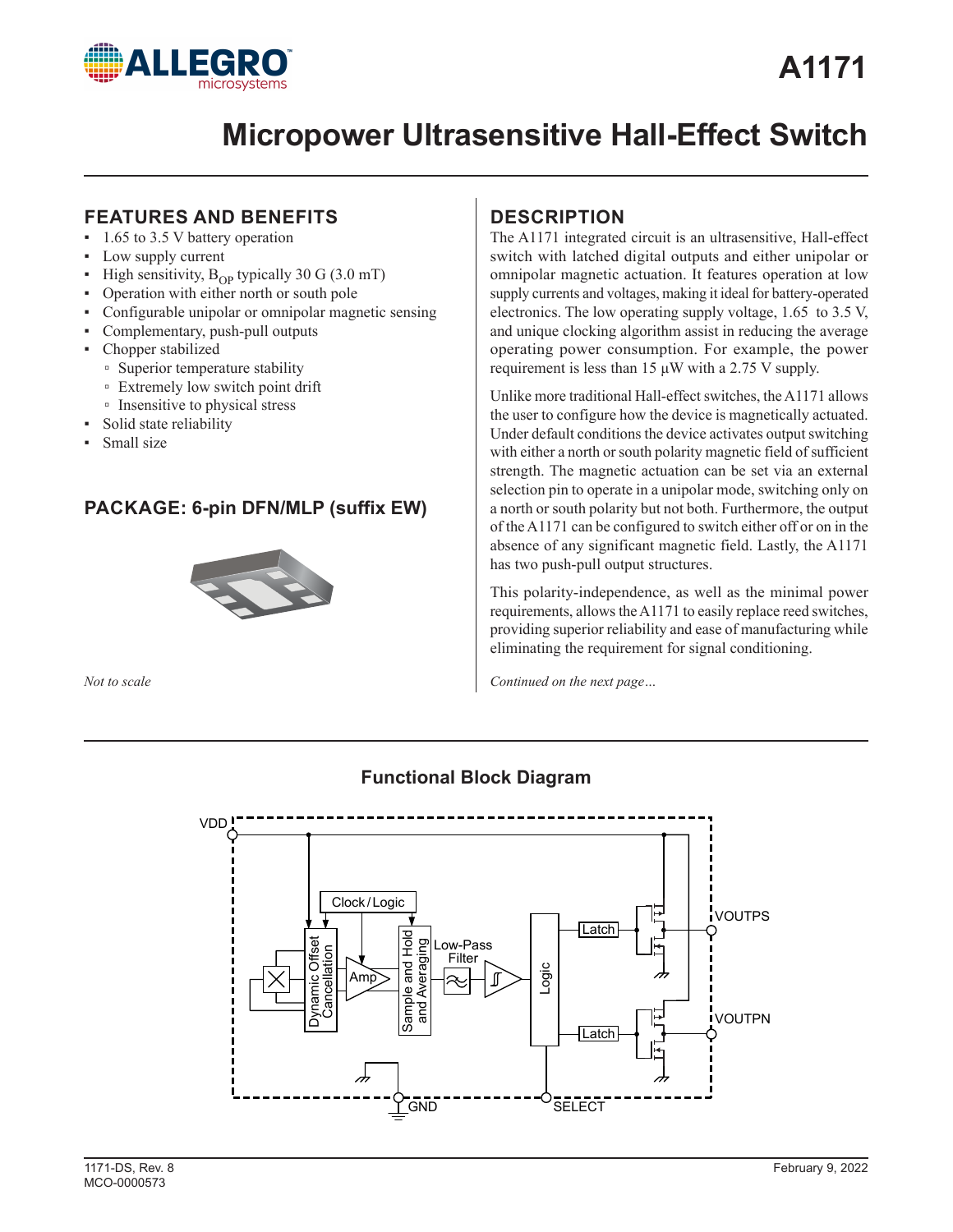## **DESCRIPTION (continued)**

Improved stability is made possible through dynamic offset cancellation using chopper stabilization, which reduces the residual offset voltage normally caused by device overmolding, temperature dependencies, and thermal stress. This device includes, on a single silicon chip, a Hall-voltage generator, a small-signal amplifier, chopper stabilization, a latch, and a MOSFET output.

The A1171 device offers a magnetically optimized solution, suitable for most applications. Package type EW (0.40 mm maximum height) offers a leadless surface mount solution. It is lead (Pb) free, with NiPdAu leadframe plating.

### **SELECTION GUIDE**

| <b>Part Number</b> | Package                                  | Packing <sup>[1]</sup>      |
|--------------------|------------------------------------------|-----------------------------|
| A1171EEWLT-P[2]    | DFN/MLP 1.5×2 mm; 0.40 mm maximum height | 3000 pieces per 7-inch reel |



[1] Contact Allegro™ for additional packing options.

<sup>[2]</sup> Allegro products sold in DFN package types are not intended for automotive applications.

### **ABSOLUTE MAXIMUM RATINGS**

| <b>Characteristic</b>                | Symbol                     | <b>Notes</b> | Rating       | <b>Units</b> |
|--------------------------------------|----------------------------|--------------|--------------|--------------|
| Supply Voltage                       | $V_{DD}$                   |              | 5            | V            |
| Reverse Supply Voltage               | V <sub>RDD</sub>           |              | $-0.3$       | V            |
| <b>Magnetic Flux Density</b>         | B                          |              | Unlimited    | G            |
| Output Off Voltage                   | $\rm V_{\rm OUTPx}$        |              | 5            | V            |
| Reverse Output Voltage               | V <sub>ROUTPx</sub>        |              | $-0.3$       | V            |
| <b>Output Current</b>                | <sup>I</sup> OUTPx(Source) |              |              | mA           |
|                                      | <b>I</b> OUTPx(Sink)       |              | $-1$         | mA           |
| <b>Operating Ambient Temperature</b> | $T_A$                      | Range E      | $-40$ to 85  | $^{\circ}$ C |
| Maximum Junction Temperature         | $T_{\parallel}$ (max)      |              | 165          | $^{\circ}C$  |
| <b>Storage Temperature</b>           | $T_{\text{stg}}$           |              | $-65$ to 170 | $^{\circ}$ C |

#### **Terminal List Table**

#### **Pinout Diagram**

| VOUTPS (1) /                                                       |  | $\left  \left( \frac{1}{6} \right) \right $ VDD |  |
|--------------------------------------------------------------------|--|-------------------------------------------------|--|
| VOUTPN $(2$ PAD $(5)$ NC                                           |  |                                                 |  |
| SELECT $\left(\overline{3}\right)$ $\left(\overline{4}\right)$ GND |  |                                                 |  |

| <b>Name</b>   | <b>Number</b>  | <b>Function</b>                                                                                                          |
|---------------|----------------|--------------------------------------------------------------------------------------------------------------------------|
| <b>VOUTPS</b> |                | Push-pull output (selectable omnipolar activation or unipolar<br>south pole activation)                                  |
| <b>VOUTPN</b> | $\mathfrak{p}$ | Push-pull output (selectable inverted omnipolar activation or<br>unipolar north pole activation)                         |
| <b>SELECT</b> | 3              | Sets activation mode for VOUTPx outputs; omnipolar output<br>when tied to VDD or floating, unipolar output when grounded |
| <b>GND</b>    | 4              | Ground                                                                                                                   |
| NC.           | 5              | No connection                                                                                                            |
| <b>VDD</b>    | 6              | Connects power supply to chip                                                                                            |
| <b>PAD</b>    |                | Exposed pad for enhanced thermal dissipation                                                                             |

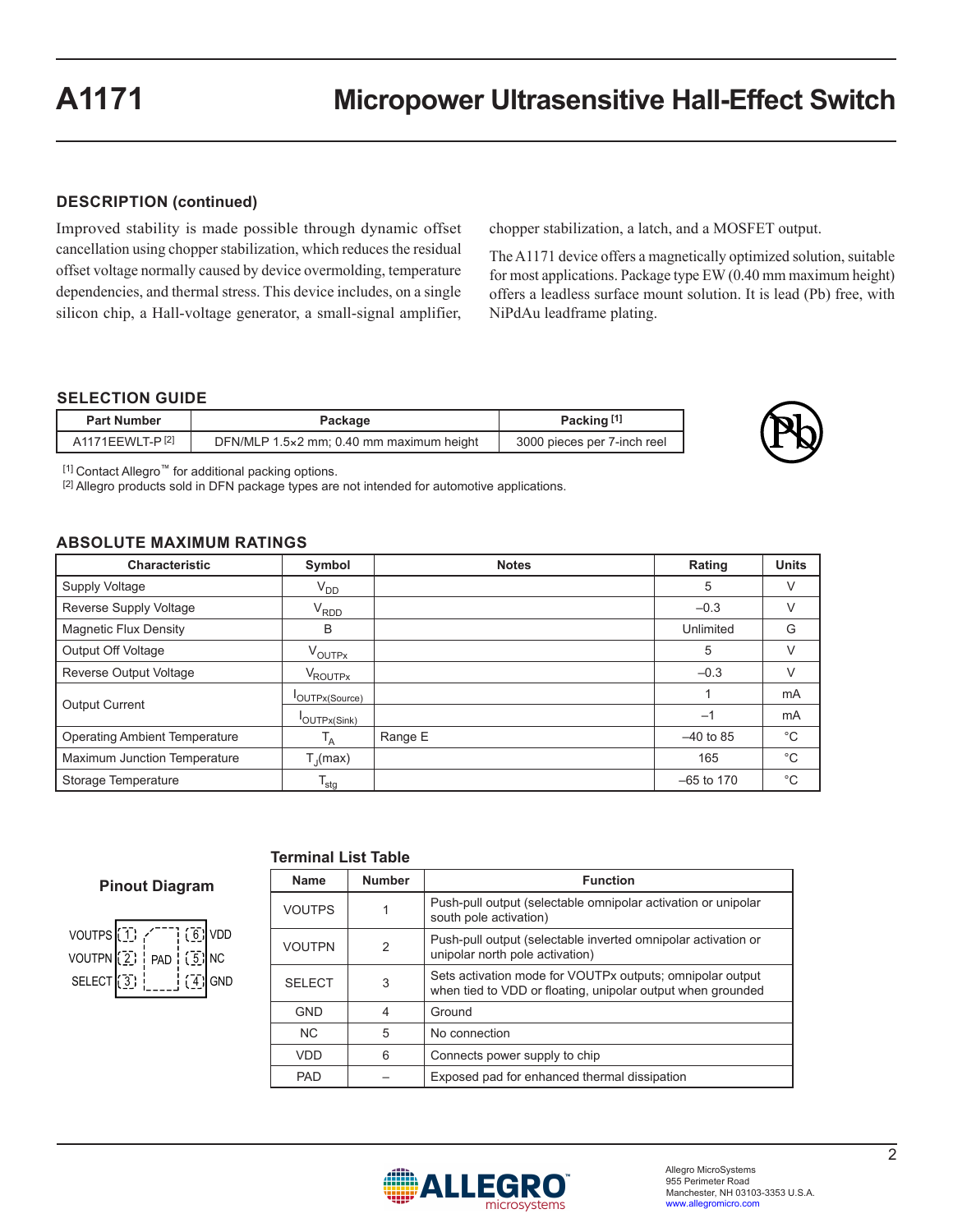## **ELECTRICAL CHARACTERISTICS:** Valid over operating voltage and temperature range (unless otherwise specified)

| <b>Characteristic</b>               | Symbol                    | <b>Test Conditions</b>                                         |                          | Typ. [1]                 | Max.                | <b>Units</b> |
|-------------------------------------|---------------------------|----------------------------------------------------------------|--------------------------|--------------------------|---------------------|--------------|
|                                     |                           | Operating, $T_A = 25^{\circ}$ C                                | 1.65                     | $\overline{\phantom{0}}$ | 3.5                 | $\vee$       |
| Supply Voltage Range <sup>[2]</sup> | $V_{DD}$                  | Operating, over full ambient temperature range                 | 1.8                      |                          |                     |              |
| Output Voltage                      | $V_{\text{OUT(SAT)}}$     | NMOS on, $I_{SINK} = 1$ mA, $V_{DD} = 2.75$ V                  |                          | 100                      | 300                 | mV           |
|                                     | V <sub>OUT(HIGH)</sub>    | PMOS on, $I_{\text{SOLRCE}} = -1$ mA, $V_{\text{DD}} = 2.75$ V | $V_{DD}$ -300            | $V_{DD}$ -100            |                     | mV           |
| Period                              | t <sub>PERIOD</sub>       |                                                                |                          | 50                       | 100                 | ms           |
| <b>Chopping Frequency</b>           | $f_C$                     |                                                                |                          | 200                      |                     | <b>kHz</b>   |
| Supply Slew Rate <sup>[3]</sup>     | <b>SR</b>                 |                                                                | 20                       | $\overline{\phantom{m}}$ |                     | V/ms         |
|                                     | $I_{DD(EN)}$              | Device in awake mode (enabled)                                 | $\overline{\phantom{m}}$ | $\overline{\phantom{m}}$ | 2.0                 | mA           |
| <b>Supply Current</b>               | DD(DIS)                   | Device in sleep mode (disabled)                                | $\qquad \qquad$          | $\overline{\phantom{0}}$ | 8.0                 | μA           |
|                                     |                           | $V_{DD}$ = 1.8 V, T <sub>A</sub> = 25°C                        | $\qquad \qquad$          | 3.5                      | 8                   | μA           |
|                                     | $I_{DD(AV)}$              | $V_{DD}$ = 3.5 V, T <sub>A</sub> = 25°C                        | $\overline{\phantom{m}}$ | 7.1                      | 12                  | μA           |
| SELECT Current <sup>[4]</sup>       | <b>ISELECT</b>            |                                                                | $\Omega$                 | 1                        | 2                   | μA           |
| SELECT Voltage [4]                  | V <sub>SELECT(LOW)</sub>  |                                                                | 0                        | $\overline{\phantom{m}}$ | $\frac{1}{3}V_{DD}$ | V            |
|                                     | V <sub>SELECT(HIGH)</sub> |                                                                | $^{2}/_{3}V_{DD}$        | $\qquad \qquad -$        | $V_{DD}$            | $\vee$       |

<sup>[1]</sup> Typical data are for initial design estimations only, and assume optimum manufacturing and application conditions, such as  $T_A$  = 25°C. Performance may vary for individual units, within the specified maximum and minimum limits.

 $^{[2]}$  Operate points,  $B_{OPX}$ , and release points,  $B_{RPX}$ , vary with supply voltage.

[3] If SR < SR(min), then valid device output might be delayed for one Period,  $t_{PERIOD}$ , of device.

 $[4]$  Maximum  $V_{DD}$ , minimum 0 V.

## **MAGNETIC CHARACTERISTICS:** Valid at 1.8 V  $\leq$  V<sub>DD</sub>  $\leq$  3.5 V and T<sub>A</sub> = 25°C

| <b>Characteristic</b>        | Symbol    | <b>Test Conditions</b> | Min.  | Typ. <sup>[1]</sup> | Max. | Units $[2]$ |
|------------------------------|-----------|------------------------|-------|---------------------|------|-------------|
| Operate Point <sup>[3]</sup> | $B_{OPS}$ |                        |       | 32                  | 55   | G           |
|                              | $B_{OPN}$ |                        | $-55$ | $-32$               |      | G           |
| Release Point <sup>[3]</sup> | $B_{RPS}$ |                        | 6     | 26                  |      | G           |
|                              | $B_{RPN}$ |                        |       | $-26$               | $-6$ | G           |
| Hysteresis                   | $B_{HYS}$ | $ B_{OPX} - B_{RPX} $  |       | 6                   |      | G           |

<sup>[1]</sup> Typical data are for initial design estimations only, and assume optimum manufacturing and application conditions, such as  $T_A = 25^{\circ}$ C. Performance may vary for individual units, within the specified maximum and minimum limits.

 $[2]$  1 gauss (G) is exactly equal to 0.1 millitesla (mT).

 $^{[3]}$  Operate points,  $B_{OPX}$ , and release points,  $B_{RPX}$ , vary with supply voltage.

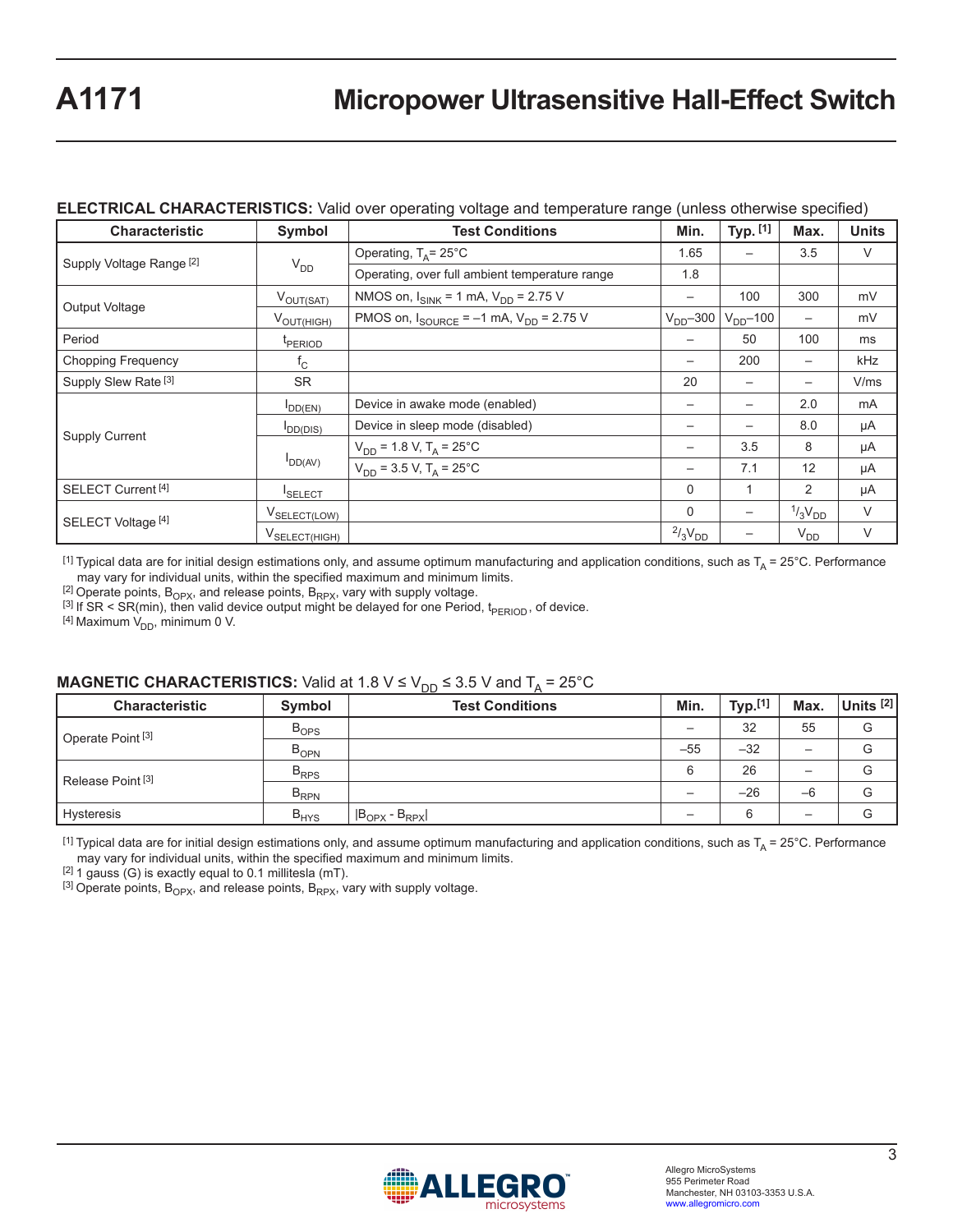## **THERMAL CHARACTERISTICS** may require derating at maximum conditions, see application information

| <b>Characteristic</b>      | Svmbol           | <b>Test Conditions*</b>                                       |     | <b>Units</b>  |
|----------------------------|------------------|---------------------------------------------------------------|-----|---------------|
| Package Thermal Resistance |                  | 2-layer PCB, with 0.23 in. <sup>2</sup> copper area each side | 125 | $\degree$ C/W |
|                            | Ale <sup>7</sup> | 4-laver PCB, based on JEDEC standard                          | 64  | °C/W          |

\*Additional thermal information available on Allegro website.



# Power Dissipation versus Ambient Temperature **Power Dissipation versus Ambient Temperature**

# **Output Polarity Diagram**



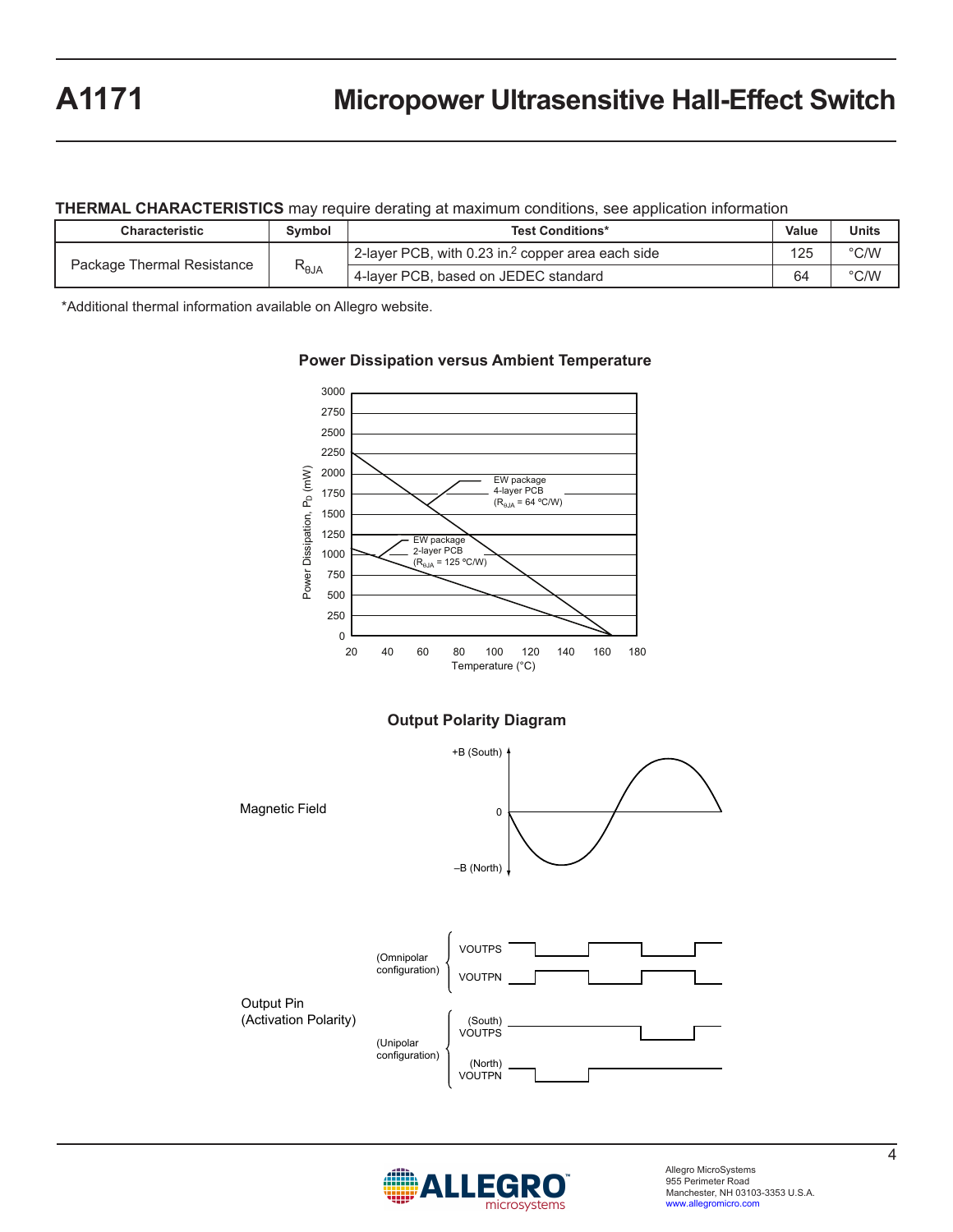# **FUNCTIONAL DESCRIPTION**

### **Low Average Power**

Internal timing circuitry activates the IC for a short period of time,  $t_{\text{Awake}}$ , and deactivates it for the remainder of the period  $(t<sub>Period</sub>)$ . A short awake state duration allows stabilization prior to the sampling and data-latching on the falling edge of the timing pulse. The output during the sleep state is latched in the last sampled state. The supply current is not affected by the output state.



#### **Operation**

The VOUTPS output switches low (turns on) when the magnetic field received at the Hall element in the A1171 exceeds the operate point,  $B_{OPS}$  (or is less than  $B_{OPN}$ ). After turn-on, the output voltage is  $V_{\text{OUT(SAT)}}$ . The output transistor is capable of sinking current up to the short circuit current limit,  $I_{OM}$ . When the magnetic field is reduced below the release point,  $B<sub>RPS</sub>$  (or increased above  $B_{RPN}$ ), the device output switches high (turns off). The pull-up transistor brings the output voltage to  $V_{\text{OUT(HIGH)}}$ .

VOUTPN operates with the opposite output polarity. That is, the output is low (on) in the absence of a magnetic field. The output goes high (turns off) when sufficient field, or either north or south polarity, is presented to the device.

The difference between the magnetic operate and release points is the hysteresis,  $B<sub>HYS</sub>$ , of the device. This built-in hysteresis allows clean switching of the output even in the presence of external mechanical vibration and electrical noise.

Powering-on the device in a hysteresis region, between  $B_{OPX}$ and  $B_{RPX}$ , allows an indeterminate output state. The correct state is attained after the first excursion beyond  $B_{OPX}$  or  $B_{RPX}$ .



Figure 1. Switching Behavior of Omnipolar Switches. On the horizontal axis, the B+ direction indicates increasing south polarity magnet-<br>ic field strength, and the B– direction indicates decreasing south polarity field str This output switching profile applies when the SELECT line is allowed to float, selecting omnipolar operation.

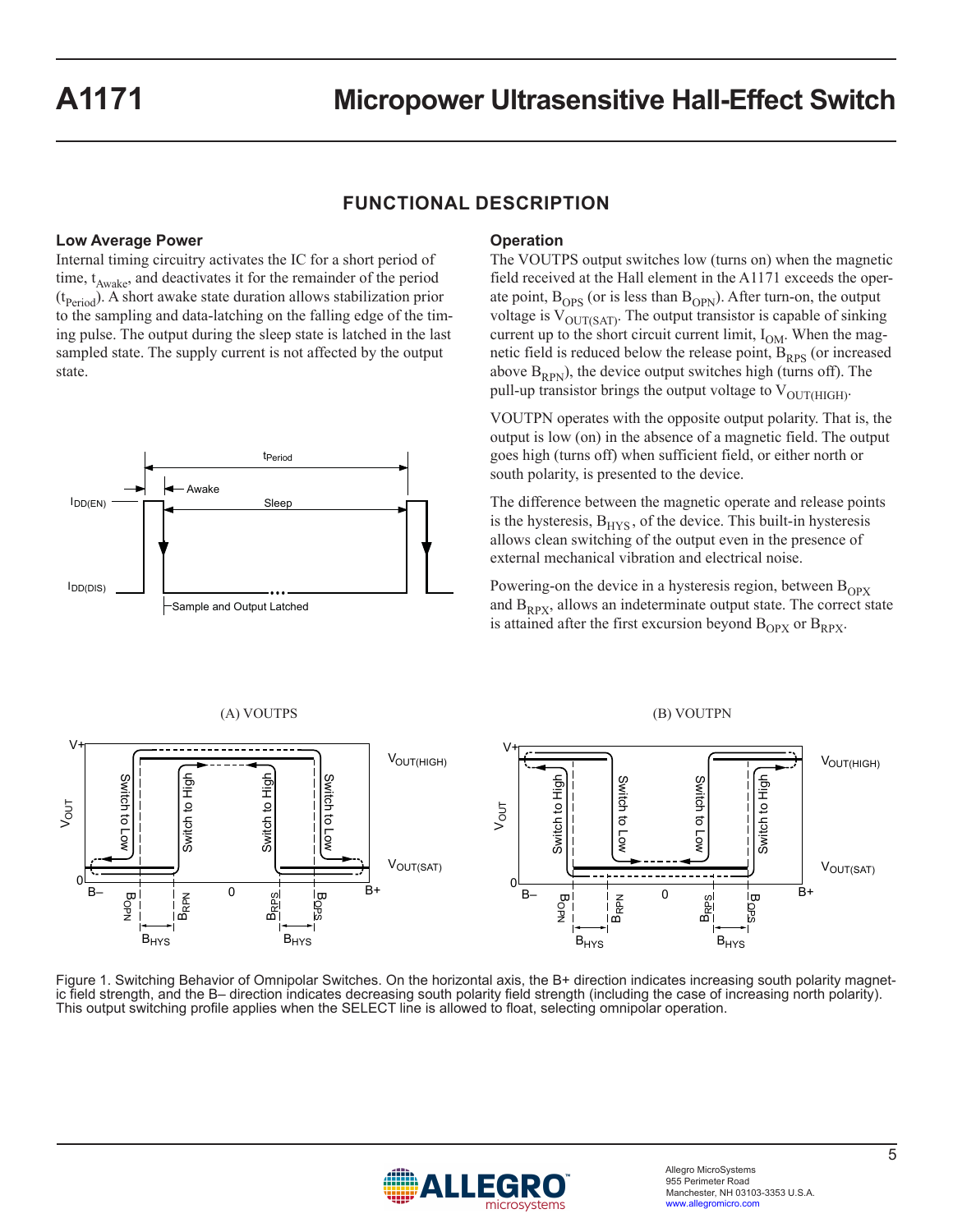



# **SELECT Pin Settings Effect on Output**

|               | <b>Output Pin</b> | <b>SELECT Pin</b>       |                                                                                                                                                                                   |
|---------------|-------------------|-------------------------|-----------------------------------------------------------------------------------------------------------------------------------------------------------------------------------|
| <b>Number</b> | <b>Name</b>       | Configuration           | <b>Output Description</b>                                                                                                                                                         |
|               | <b>VOUTPS</b>     | Tied to VDD or floating | Omnipolar output; ON with magnetic field of sufficient strength<br>$(B < BOPN$ or B > B <sub>OPS</sub> ); OFF with low-strength or no magnetic<br>field $(B_{RPN} < B < B_{RPS})$ |
|               |                   | Tied to ground          | Unipolar output; ON with south polarity magnetic field of<br>sufficient strength ( $B > BOPS$ )                                                                                   |
| 2             | <b>VOUTPN</b>     | Tied to VDD or floating | Omnipolar output; OFF with magnetic field of sufficient strength<br>$(B < BOPN$ or $B > BOPS$ ); ON with low-strength or no magnetic<br>field $(B_{RPN} < B < B_{RPS})$           |
|               |                   | Tied to ground          | Unipolar output; ON with north polarity magnetic field of<br>sufficient strength $(B < BODN)$                                                                                     |

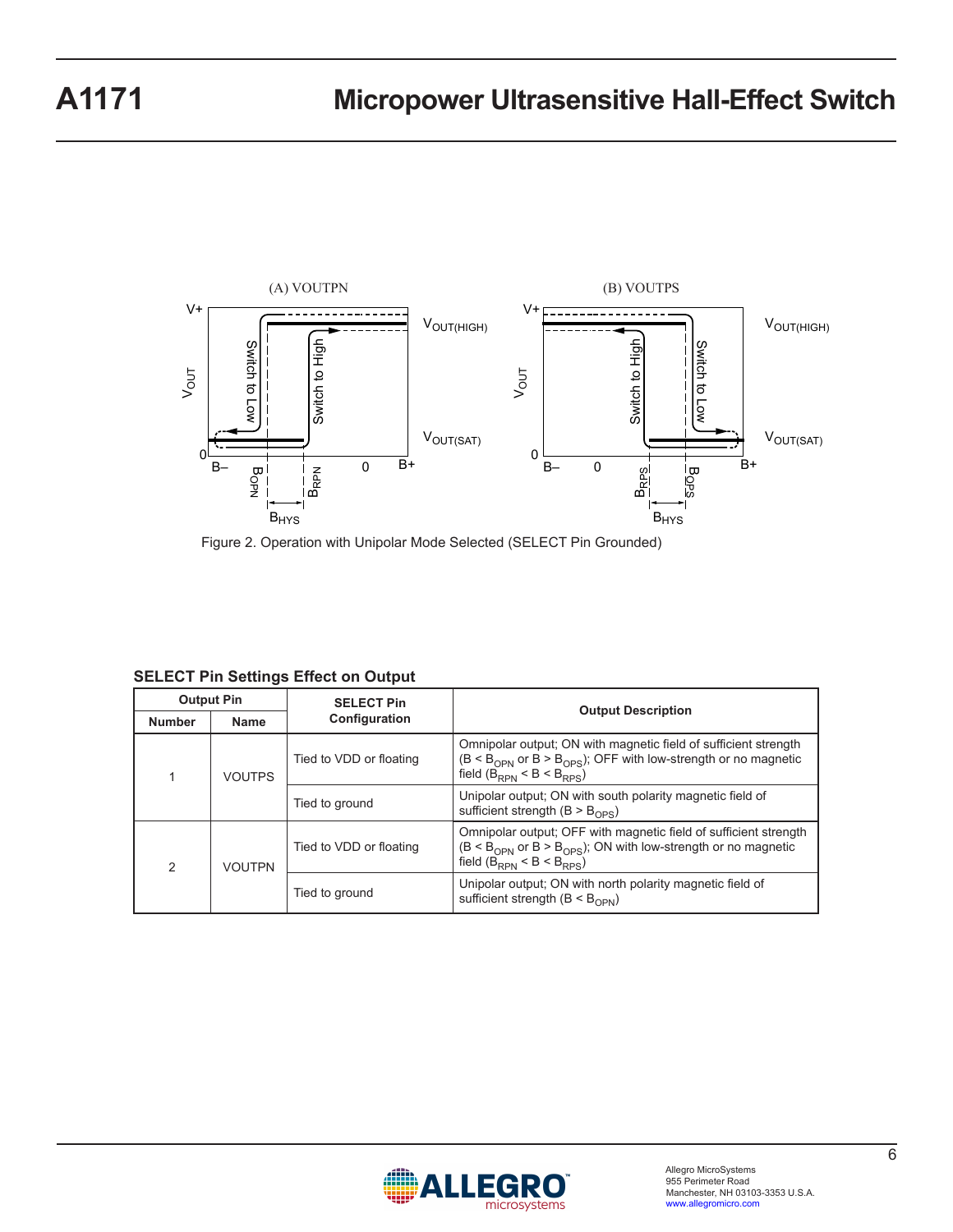# **APPLICATIONS**

It is strongly recommended that an external bypass capacitor be connected (in close proximity to the Hall element) between the supply and ground of the device to reduce both external noise and noise generated by the chopper stabilization technique. As is shown in figure 3, a 0.1 μF capacitor is typical.

Extensive applications information on magnets and Hall-effect devices is available in the following notes:

- Hall-Effect IC Applications Guide, AN27701
- Hall-Effect Devices: Gluing, Potting, Encapsulating, Lead Welding and Lead Forming AN27703.1
- Soldering Methods for Allegro Products (SMD and Through-Hole), AN26009
- All are provided on the Allegro website, www.allegromicro.com.



Figure 3. Typical Application Circuits: (a) Omnipolar operation, and (b) Unipolar Operation

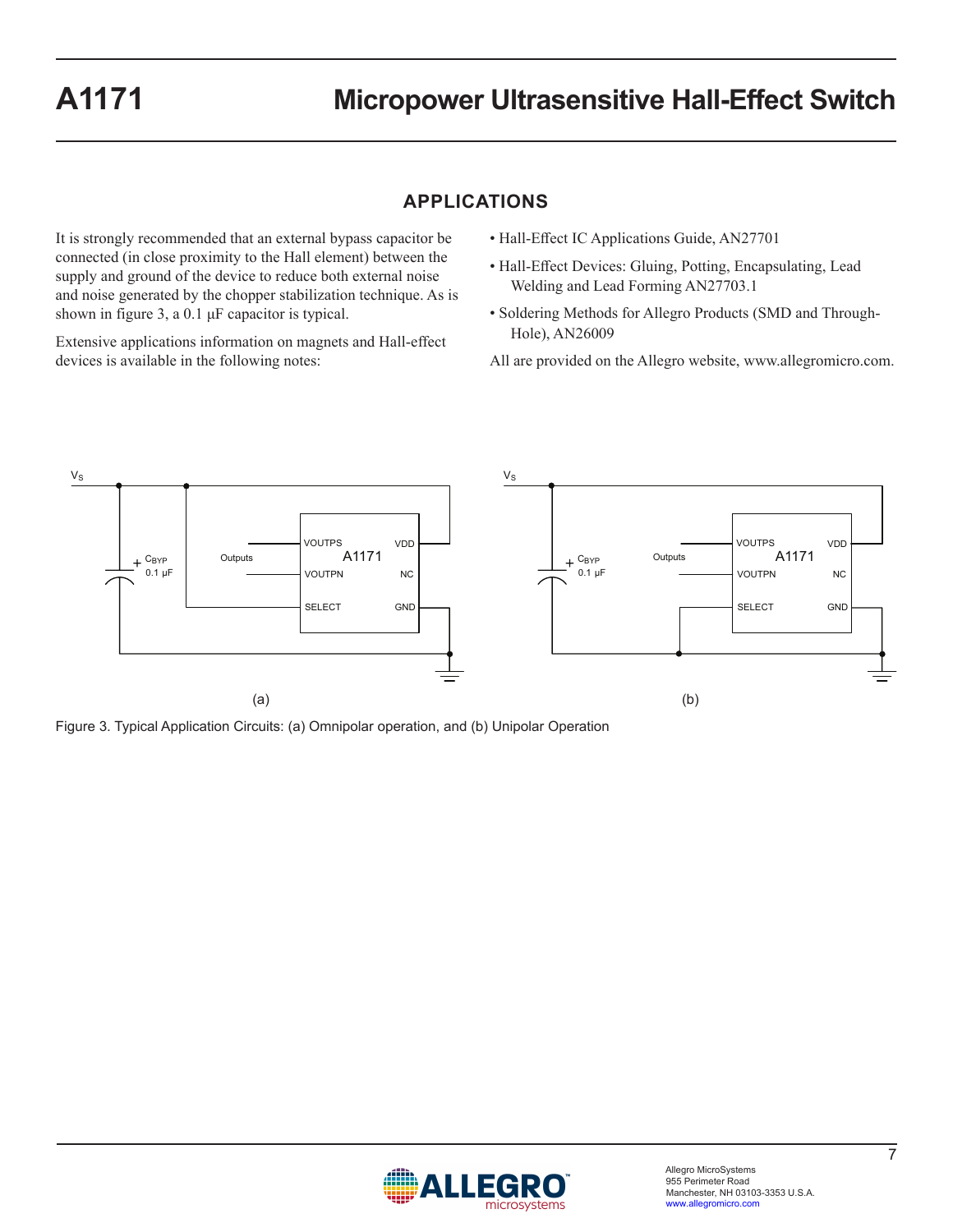## **Chopper Stabilization Technique**

When using Hall-effect technology, a limiting factor for switch point accuracy is the small signal voltage developed across the Hall element. This voltage is disproportionally small relative to the offset that can be produced at the output of the Hall element. This makes it difficult to process the signal while maintaining an accurate, reliable output over the specified operating temperature and voltage ranges.

Chopper stabilization is a unique approach used to minimize Hall offset on the chip. The Allegro technique, namely Dynamic Quadrature Offset Cancellation, removes key sources of the output drift induced by thermal and mechanical stresses.

This offset reduction technique is based on a signal modulationdemodulation process. The undesired offset signal is separated from the magnetic field-induced signal in the frequency domain, through modulation. The subsequent demodulation acts as a modulation process for the offset, causing the magnetic field induced signal to recover its original spectrum at baseband, while the dc offset becomes a high-frequency signal. The magnetic sourced signal then can pass through a low-pass filter,

while the modulated dc offset is suppressed. This configuration is illustrated in figure 4.

The chopper stabilization technique uses a high frequency clock. For demodulation process, a sample and hold technique is used, where the sampling is performed at twice the chopper frequency. This high-frequency operation allows a greater sampling rate, which results in higher accuracy and faster signal-processing capability. This approach desensitizes the chip to the effects of thermal and mechanical stresses and produces devices that have extremely stable quiescent Hall output voltages and precise recoverability after temperature cycling.

The repeatability of magnetic field-induced switching is affected slightly by a chopper technique. However, the Allegro high frequency chopping approach minimizes the effect of jitter and makes it imperceptible in most applications. Applications that are more likely to be sensitive to such degradation are those requiring precise sensing of alternating magnetic fields; for example, speed sensing of ring-magnet targets. For such applications, Allegro recommends its digital device families with lower sensitivity to jitter. For more information on those devices, contact your Allegro sales representative.



Figure 4. Chopper Stabilization Circuit (Dynamic Quadrature Offset Cancellation)

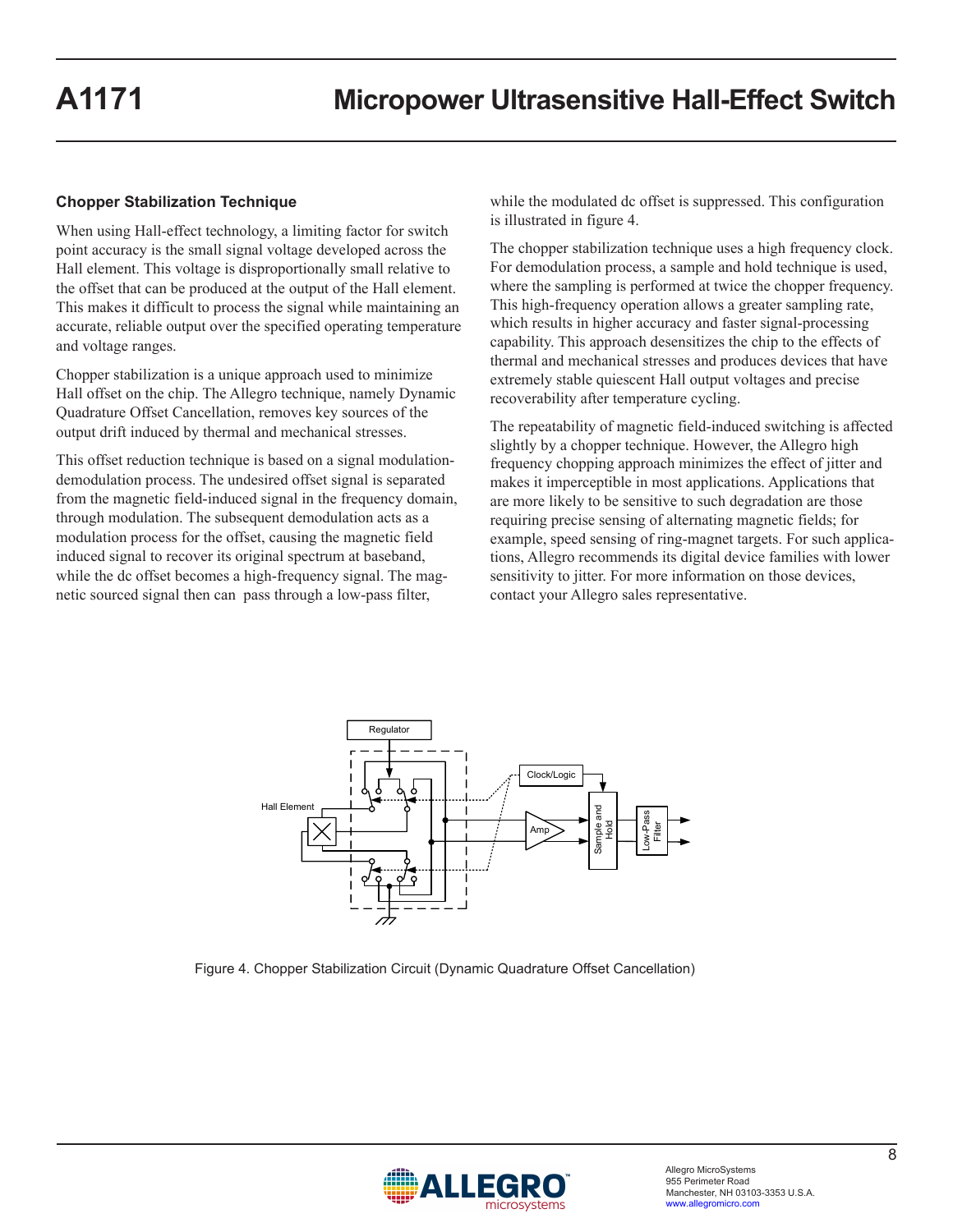# **Package EW, 6-pin DFN/MLP**